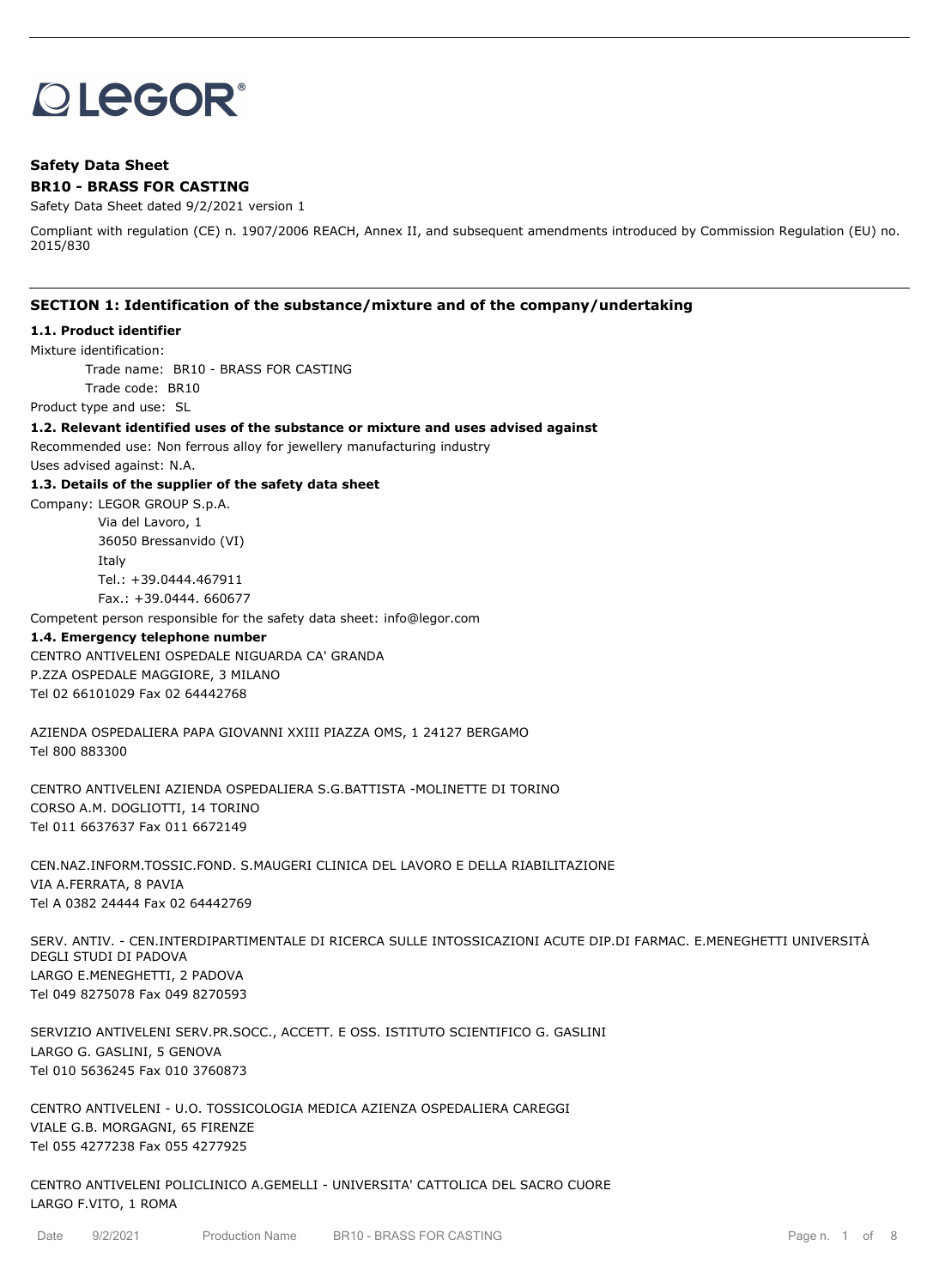CENTRO ANTIVELENI - ISTITUTO DI ANESTESIOLOGIA E RIANIMAZIONE UNIVERSITÀ DEGLI STUDI DI ROMA LA SAPIENZA VIALE DEL POLICLINICO, 155 ROMA Tel 06 49970698 Fax 06 4461967

AZ. OSP. UNIV. FOGGIA V.LE LUIGI PINTO, 1 71122 FOGGIA Tel 0881 732326

CENTRO ANTIVELENI AZIENDA OSPEDALIERA A. CARDARELLI VIA CARDARELLI, 9 NAPOLI Tel 081 7472870 Fax 081 7472880

## **SECTION 2: Hazards identification**

#### **2.1. Classification of the substance or mixture**

#### **Regulation (EC) n. 1272/2008 (CLP)**

0 The product is not classified as dangerous according to Regulation EC 1272/2008 (CLP).

Adverse physicochemical, human health and environmental effects:

No other hazards

**2.2. Label elements**

The product is not classified as dangerous according to Regulation EC 1272/2008 (CLP).

## **Special provisions according to Annex XVII of REACH and subsequent amendments:**

None

#### **2.3. Other hazards**

No PBT Ingredients are present

Other Hazards: No other hazards

#### **SECTION 3: Composition/information on ingredients**

**3.1. Substances**

N.A.

**3.2. Mixtures**

Mixture identification: BR10 - BRASS FOR CASTING

## **Hazardous components within the meaning of the CLP regulation and related classification:**

| Qty         | Name   |                          | <b>Ident. Numb.</b> Classification                                              | <b>Registration Number</b> |
|-------------|--------|--------------------------|---------------------------------------------------------------------------------|----------------------------|
| $\geq 75\%$ | Copper | Index:029-024-<br>$00-X$ | CAS: 7440-50-8 Substance with a Union workplace<br>EC:231-159-6 exposure limit. |                            |

#### **SECTION 4: First aid measures**

## **4.1. Description of first aid measures**

In case of skin contact:

Wash with plenty of water and soap.

In case of eyes contact:

Wash immediately with water.

In case of Ingestion:

Do not induce vomiting, get medical attention showing the SDS and label hazardous.

In case of Inhalation:

Remove casualty to fresh air and keep warm and at rest.

- **4.2. Most important symptoms and effects, both acute and delayed** N.A.
- **4.3. Indication of any immediate medical attention and special treatment needed**

N.A.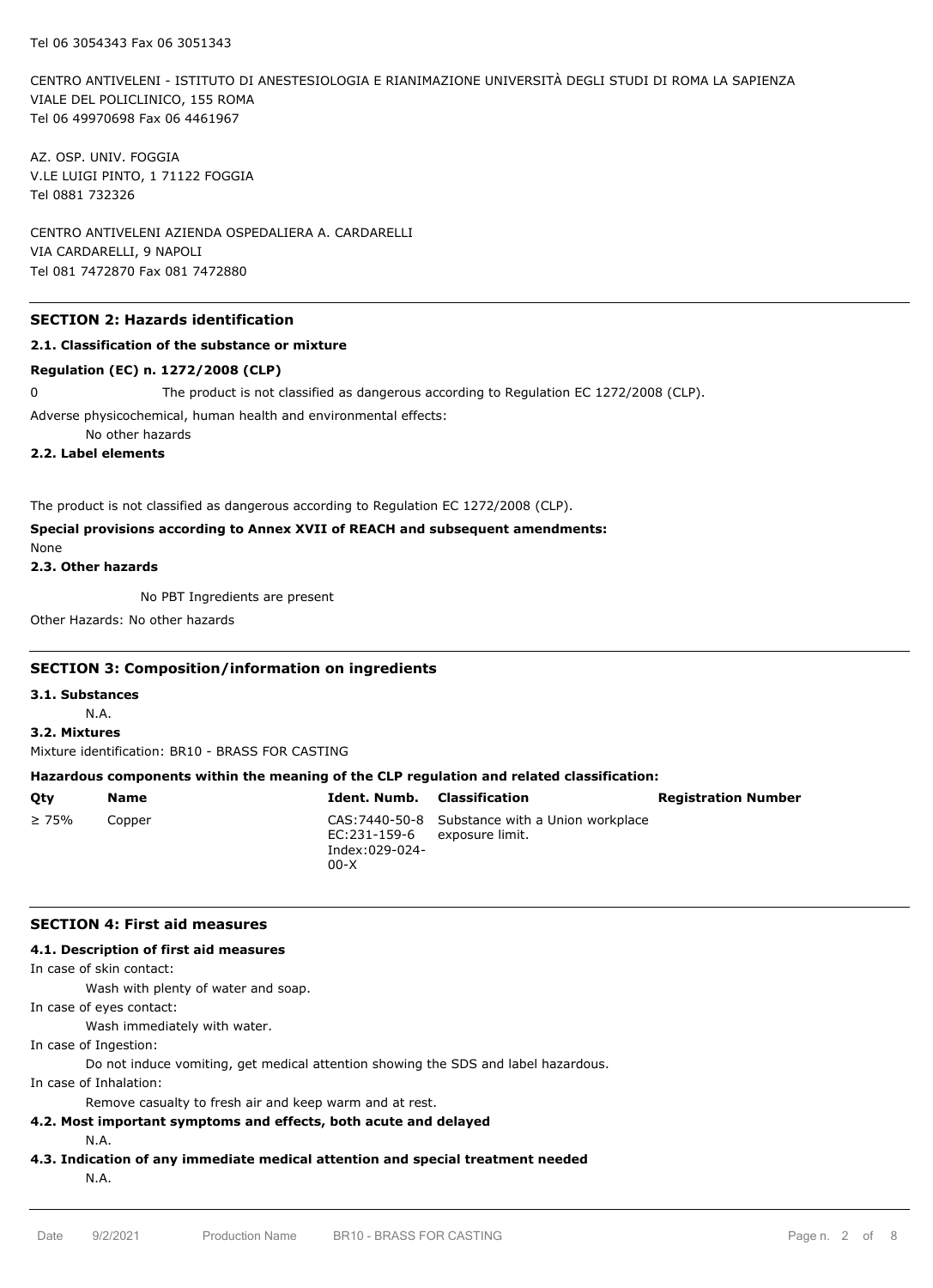## **SECTION 5: Firefighting measures**

#### **5.1. Extinguishing media**

Suitable extinguishing media:

Water.

Carbon dioxide (CO2).

Extinguishing media which must not be used for safety reasons:

None in particular.

#### **5.2. Special hazards arising from the substance or mixture**

Do not inhale explosion and combustion gases.

Burning produces heavy smoke.

## **5.3. Advice for firefighters**

Use suitable breathing apparatus .

Collect contaminated fire extinguishing water separately. This must not be discharged into drains. Move undamaged containers from immediate hazard area if it can be done safely.

## **SECTION 6: Accidental release measures**

#### **6.1. Personal precautions, protective equipment and emergency procedures**

Wear personal protection equipment.

Remove persons to safety.

See protective measures under point 7 and 8.

#### **6.2. Environmental precautions**

Do not allow to enter into soil/subsoil. Do not allow to enter into surface water or drains.

Retain contaminated washing water and dispose it.

In case of gas escape or of entry into waterways, soil or drains, inform the responsible authorities.

Suitable material for taking up: absorbing material, organic, sand

## **6.3. Methods and material for containment and cleaning up**

Suitable material for taking up: absorbing material, organic, sand Wash with plenty of water.

#### **6.4. Reference to other sections**

See also section 8 and 13

#### **SECTION 7: Handling and storage**

#### **7.1. Precautions for safe handling**

Avoid contact with skin and eyes, inhaltion of vapours and mists. Do not eat or drink while working.

See also section 8 for recommended protective equipment.

## **7.2. Conditions for safe storage, including any incompatibilities**

#### Incompatible materials:

None in particular.

Instructions as regards storage premises:

Adequately ventilated premises.

# **7.3. Specific end use(s)**

Recommendation(s)

None in particular Industrial sector specific solutions: None in particular

## **SECTION 8: Exposure controls/personal protection**

# **8.1. Control parameters**

# **Community Occupational Exposure Limits (OEL)**

| Component | <b>OEL</b><br>Type | Country    | Ceiling | mq/m3 | Long Term Long Term Short<br>ppm | Term<br>mq/m3 | <b>Short</b><br>Term ppm | <b>Behaviour Notes</b> |                                                         |
|-----------|--------------------|------------|---------|-------|----------------------------------|---------------|--------------------------|------------------------|---------------------------------------------------------|
| Copper    | ACGIH              | <b>NNN</b> |         | 0,2   |                                  |               |                          |                        | Fume, as Cu. Irr, GI,<br>metal fume fever               |
|           | ACGIH              | <b>NNN</b> |         |       |                                  |               |                          |                        | Dusts and mists, as<br>Cu. Irr, GI, metal<br>fume fever |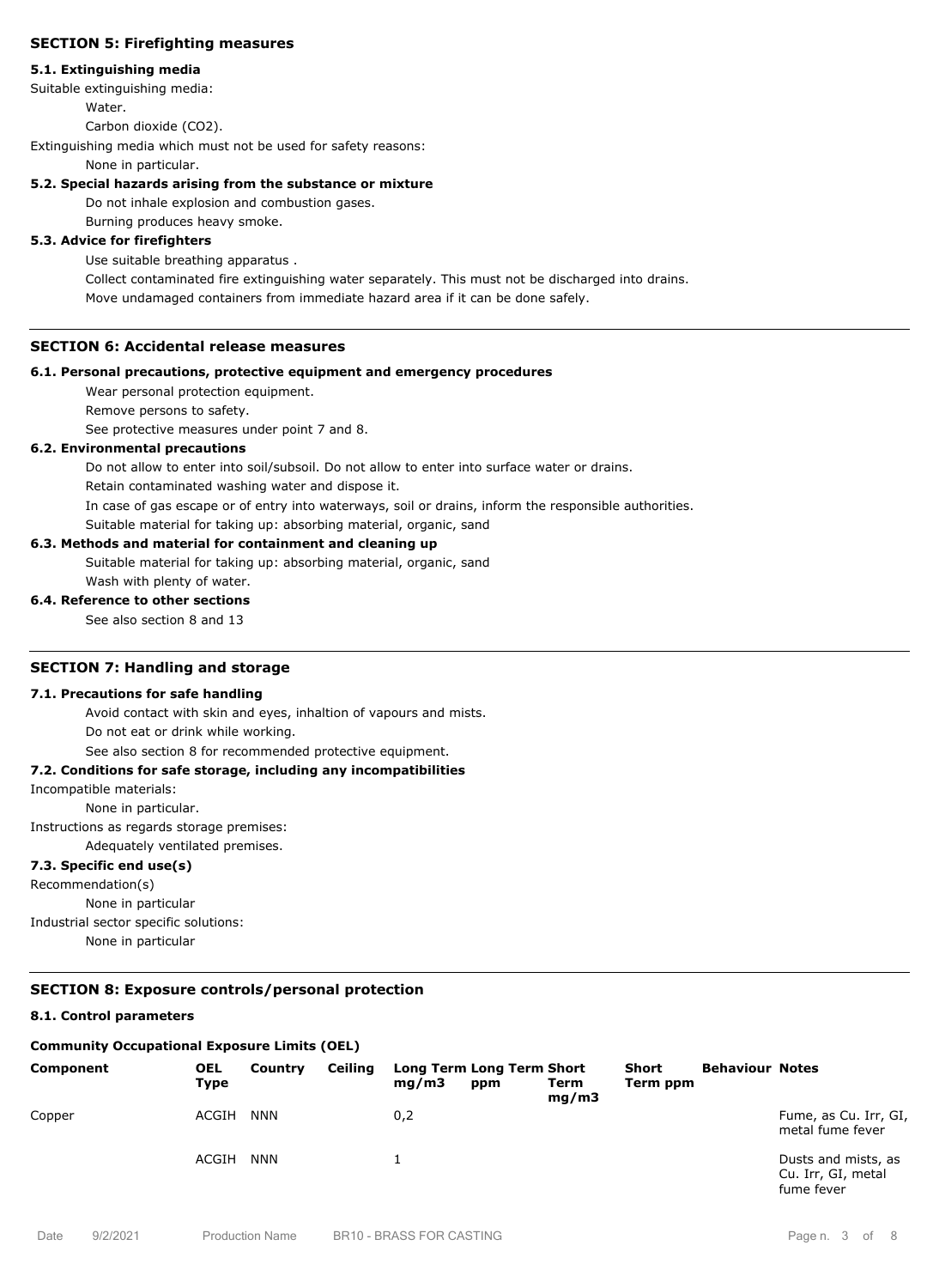#### **Derived No Effect Level (DNEL) values**

| Component | CAS-No.   | y              | <b>Worker Worker Consu</b><br><b>Industr Profess mer</b><br>ional | Route                      | <b>Exposure</b> Exposure Frequency Remark |
|-----------|-----------|----------------|-------------------------------------------------------------------|----------------------------|-------------------------------------------|
| Copper    | 7440-50-8 | 0.041<br>mg/kg |                                                                   | <b>Human</b><br>Dermal     | Long Term, systemic<br>effects            |
|           |           | 0.041<br>mg/kg |                                                                   | <b>Human</b><br>Inhalation | Long Term, systemic<br>effects            |
|           |           | 0,082<br>mg/kg |                                                                   | <b>Human</b><br>Dermal     | Short Term, systemic<br>effects           |
|           |           | 0,082<br>mg/kg |                                                                   | <b>Human</b><br>Inhalation | Short Term, systemic<br>effects           |

# **8.2. Exposure controls**

Eye protection:

Not needed for normal use. Anyway, operate according good working practices. Protection for skin:

No special precaution must be adopted for normal use.

Protection for hands: Not needed for normal use. Respiratory protection: N.A. Thermal Hazards: N.A. Environmental exposure controls: N.A. Hygienic and Technical measures N.A.

#### **SECTION 9: Physical and chemical properties**

#### **9.1. Information on basic physical and chemical properties**

**Physical State** Solid **Appearance and colour:** Yellow-red grained alloy **Odour:** Odourless **Odour threshold:** N.A. **pH:** N.A. **Melting point / freezing point:** 900 °C (1652 °F) **Initial boiling point and boiling range:** N.A. **Flash point:** > 93°C **Evaporation rate:** N.A. **Upper/lower flammability or explosive limits:** N.A. **Vapour density:** N.A. **Vapour pressure:** N.A. **Relative density:** N.A. **Solubility in water:** Unsoluble in water **Solubility in oil:** Unsoluble in organic solvents **Partition coefficient (n-octanol/water):** N.A. **Auto-ignition temperature:** N.A. **Decomposition temperature:** N.A. **Viscosity:** N.A. **Explosive properties:** N.A. **Oxidizing properties:** N.A. **Solid/gas flammability:** N.A. **9.2. Other information VOC** N.A. **Substance Groups relevant properties** N.A. **Miscibility:** N.A.

## **SECTION 10: Stability and reactivity**

**Conductivity:** N.A.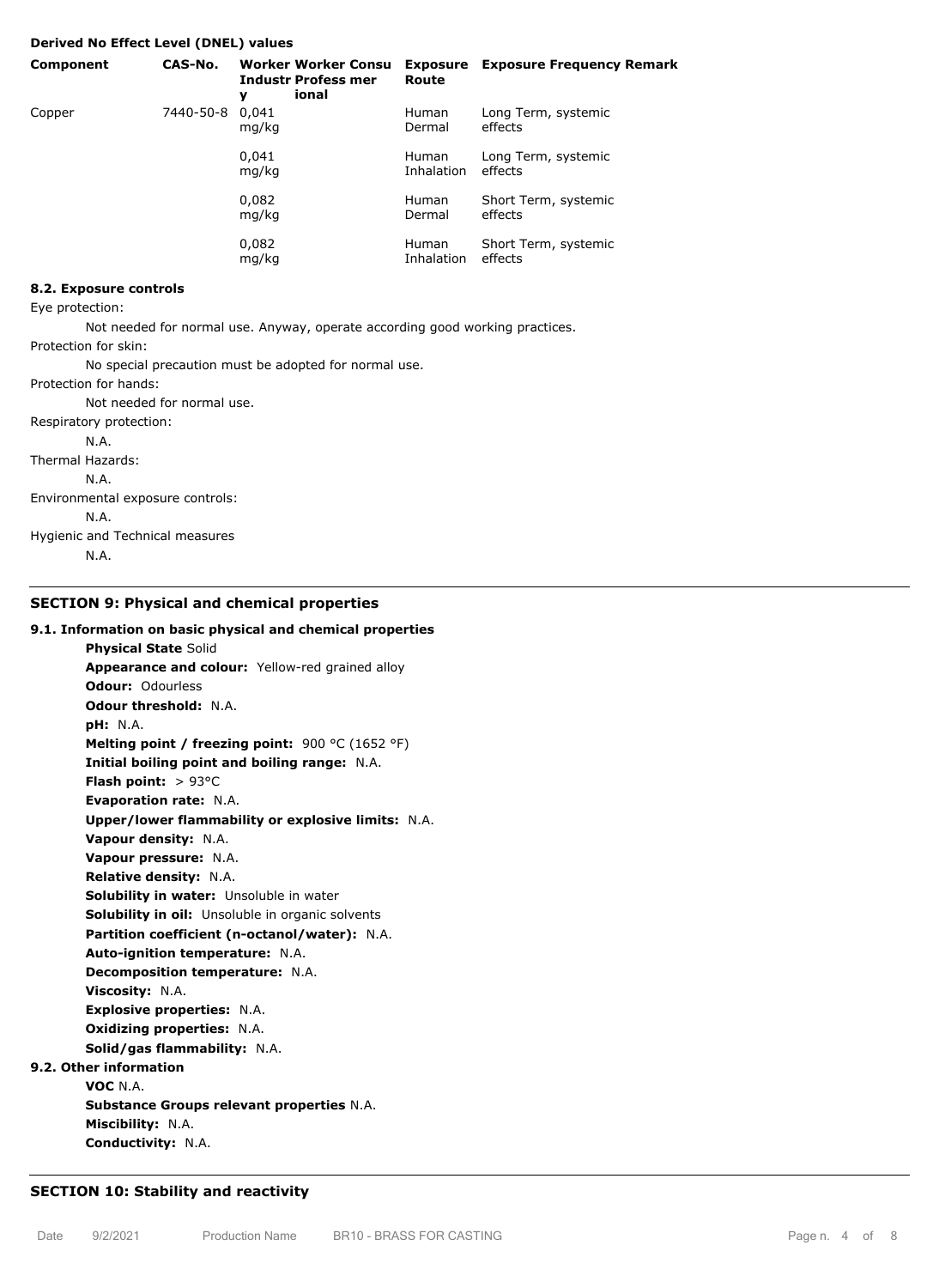### **10.1. Reactivity**

Stable under normal conditions

# **10.2. Chemical stability**

Data not Available.

**10.3. Possibility of hazardous reactions** None.

## **10.4. Conditions to avoid**

Stable under normal conditions.

## **10.5. Incompatible materials**

None in particular.

# **10.6. Hazardous decomposition products**

None.

## **SECTION 11: Toxicological information**

#### **11.1. Information on toxicological effects**

## **Toxicological Information of the Preparation**

| a) acute toxicity                    | Not classified                                                   |
|--------------------------------------|------------------------------------------------------------------|
|                                      | Based on available data, the classification criteria are not met |
| b) skin corrosion/irritation         | Not classified                                                   |
|                                      | Based on available data, the classification criteria are not met |
| c) serious eye damage/irritation     | Not classified                                                   |
|                                      | Based on available data, the classification criteria are not met |
| d) respiratory or skin sensitisation | Not classified                                                   |
|                                      | Based on available data, the classification criteria are not met |
| e) germ cell mutagenicity            | Not classified                                                   |
|                                      | Based on available data, the classification criteria are not met |
| f) carcinogenicity                   | Not classified                                                   |
|                                      | Based on available data, the classification criteria are not met |
| g) reproductive toxicity             | Not classified                                                   |
|                                      | Based on available data, the classification criteria are not met |
| h) STOT-single exposure              | Not classified                                                   |
|                                      | Based on available data, the classification criteria are not met |
| i) STOT-repeated exposure            | Not classified                                                   |
|                                      | Based on available data, the classification criteria are not met |
| j) aspiration hazard                 | Not classified                                                   |
|                                      | Based on available data, the classification criteria are not met |
|                                      |                                                                  |

# **SECTION 12: Ecological information**

## **12.1. Toxicity**

Adopt good working practices, so that the product is not released into the environment. Eco-Toxicological Information:

## **List of Eco-Toxicological properties of the product**

Not classified for environmental hazards.

No data available for the product

## **12.2. Persistence and degradability**

N.A.

#### **12.3. Bioaccumulative potential**

N.A.

## **12.4. Mobility in soil**

N.A.

# **12.5. Results of PBT and vPvB assessment**

# No PBT Ingredients are present

#### **12.6. Other adverse effects**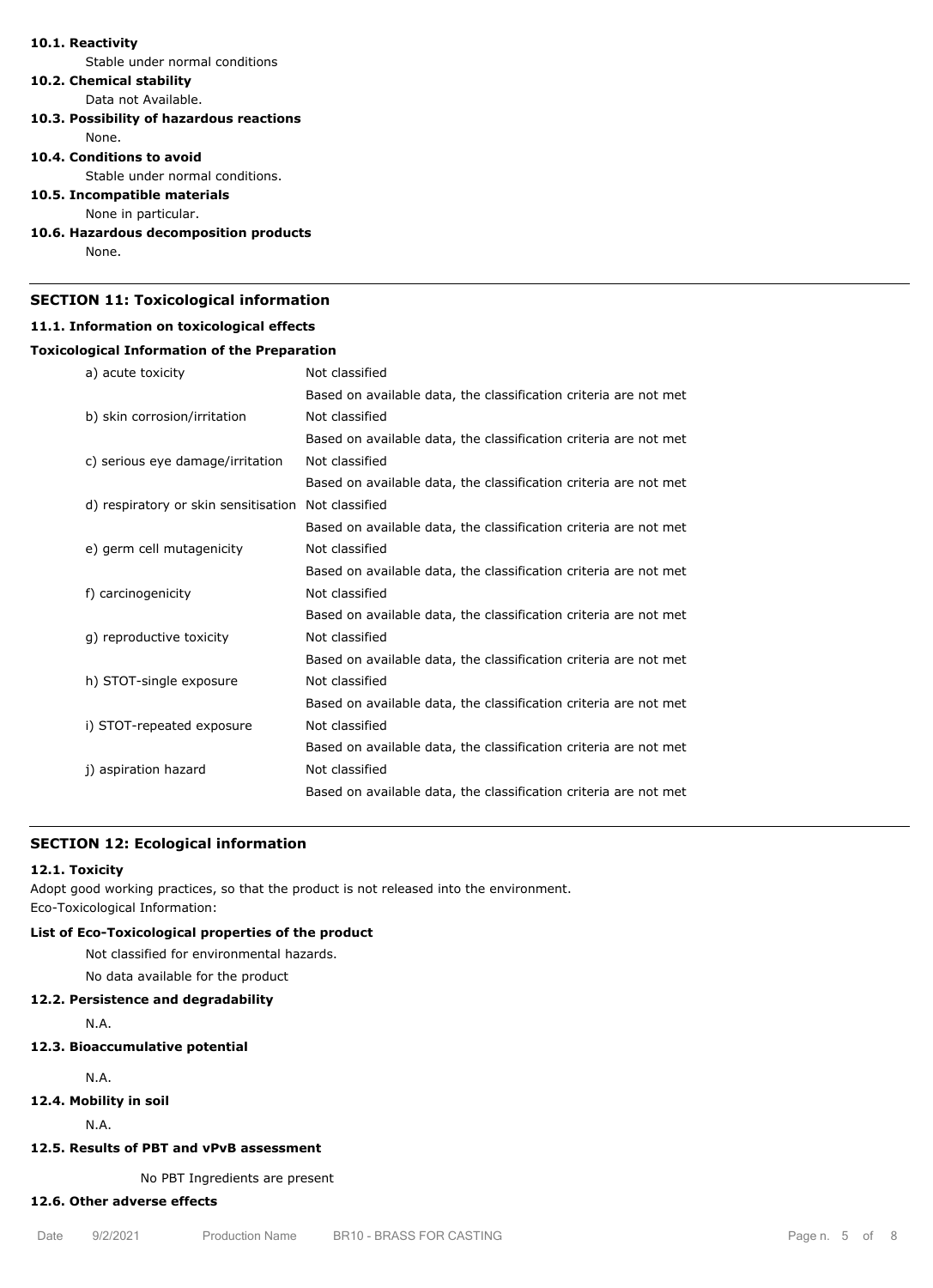## **SECTION 13: Disposal considerations**

#### **13.1. Waste treatment methods**

Recover if possible. In so doing, comply with the local and national regulations currently in force.

#### **SECTION 14: Transport information**

Not classified as dangerous in the meaning of transport regulations.

#### **14.1. UN number** N.A.

**14.2. UN proper shipping name**

N.A.

**14.3. Transport hazard class(es)**

ADR-Class: NA N.A.

**14.4. Packing group**

N.A.

## **14.5. Environmental hazards**

```
N.A.
```
## **14.6. Special precautions for user**

N.A.

Road and Rail ( ADR-RID ) :

N.A. Air ( IATA ) :

Sea ( IMDG ) :

```
N.A.
```
#### **14.7. Transport in bulk according to Annex II of MARPOL and the IBC Code**

N.A.

## **SECTION 15: Regulatory information**

## **15.1. Safety, health and environmental regulations/legislation specific for the substance or mixture**

Dir. 98/24/EC (Risks related to chemical agents at work) Dir. 2000/39/EC (Occupational exposure limit values) Regulation (EC) n. 1907/2006 (REACH) Regulation (EC) n. 1272/2008 (CLP) Regulation (EC) n. 790/2009 (ATP 1 CLP) and (EU) n. 758/2013 Regulation (EU) n. 286/2011 (ATP 2 CLP) Regulation (EU) n. 618/2012 (ATP 3 CLP) Regulation (EU) n. 487/2013 (ATP 4 CLP) Regulation (EU) n. 944/2013 (ATP 5 CLP) Regulation (EU) n. 605/2014 (ATP 6 CLP) Regulation (EU) n. 2015/1221 (ATP 7 CLP) Regulation (EU) n. 2016/918 (ATP 8 CLP) Regulation (EU) n. 2016/1179 (ATP 9 CLP) Regulation (EU) n. 2017/776 (ATP 10 CLP) Regulation (EU) n. 2018/669 (ATP 11 CLP) Regulation (EU) n. 2018/1480 (ATP 13 CLP) Regulation (EU) n. 2019/521 (ATP 12 CLP) Regulation (EU) 2015/830 Restrictions related to the product or the substances contained according to Annex XVII Regulation (EC) 1907/2006 (REACH) and subsequent modifications:

Restrictions related to the product: None

Restrictions related to the substances contained: None

Provisions related to directive EU 2012/18 (Seveso III):

## N.A.

## **Regulation (EU) No 649/2012 (PIC regulation)**

No substances listed

German Water Hazard Class. Class 3: extremely hazardous.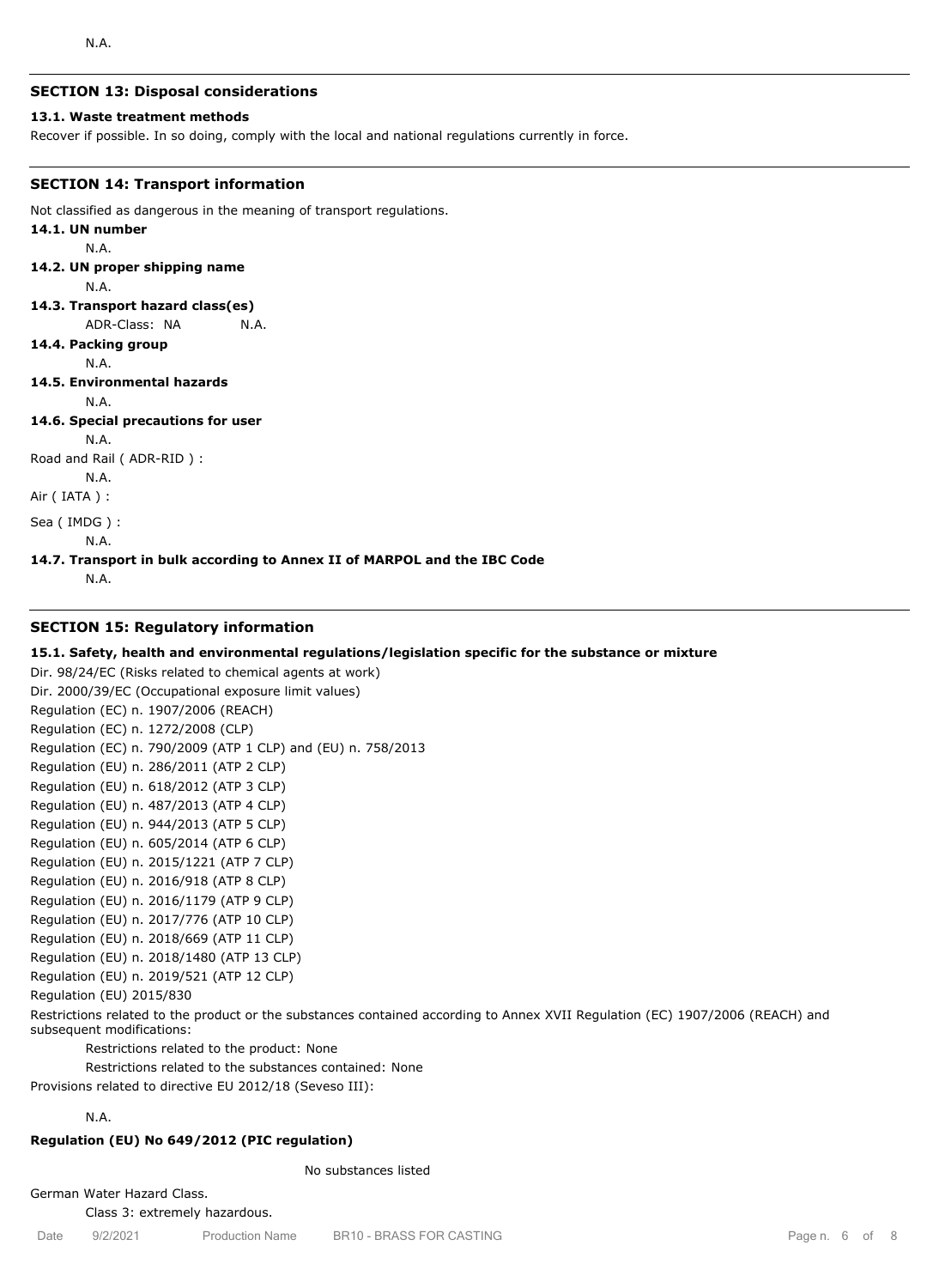#### SVHC Substances:

No data available

#### **15.2. Chemical safety assessment**

No Chemical Safety Assessment has been carried out for the mixture.

#### **SECTION 16: Other information**

This document was prepared by a competent person who has received appropriate training.

Main bibliographic sources:

ECDIN - Environmental Chemicals Data and Information Network - Joint Research Centre, Commission of the European Communities

SAX's DANGEROUS PROPERTIES OF INDUSTRIAL MATERIALS - Eight Edition - Van Nostrand Reinold

The information contained herein is based on our state of knowledge at the above-specified date. It refers solely to the product indicated and constitutes no guarantee of particular quality.

It is the duty of the user to ensure that this information is appropriate and complete with respect to the specific use intended.

This MSDS cancels and replaces any preceding release.

Legend to abbreviations and acronyms used in the safety data sheet:

ACGIH: American Conference of Governmental Industrial Hygienists

- ADR: European Agreement concerning the International Carriage of Dangerous Goods by Road.
- AND: European Agreement concerning the International Carriage of Dangerous Goods by Inland Waterways
- ATE: Acute Toxicity Estimate

ATEmix: Acute toxicity Estimate (Mixtures)

BCF: Biological Concentration Factor

BEI: Biological Exposure Index

BOD: Biochemical Oxygen Demand

CAS: Chemical Abstracts Service (division of the American Chemical Society).

CAV: Poison Center

CE: European Community

CLP: Classification, Labeling, Packaging.

CMR: Carcinogenic, Mutagenic and Reprotoxic

COD: Chemical Oxygen Demand

COV: Volatile Organic Compound

CSA: Chemical Safety Assessment

CSR: Chemical Safety Report

DMEL: Derived Minimal Effect Level

DNEL: Derived No Effect Level.

DPD: Dangerous Preparations Directive

DSD: Dangerous Substances Directive

EC50: Half Maximal Effective Concentration

ECHA: European Chemicals Agency

EINECS: European Inventory of Existing Commercial Chemical Substances.

ES: Exposure Scenario

GefStoffVO: Ordinance on Hazardous Substances, Germany.

GHS: Globally Harmonized System of Classification and Labeling of Chemicals.

IARC: International Agency for Research on Cancer

IATA: International Air Transport Association.

IATA-DGR: Dangerous Goods Regulation by the "International Air Transport Association" (IATA).

IC50: half maximal inhibitory concentration

ICAO: International Civil Aviation Organization.

ICAO-TI: Technical Instructions by the "International Civil Aviation Organization" (ICAO).

IMDG: International Maritime Code for Dangerous Goods.

INCI: International Nomenclature of Cosmetic Ingredients.

IRCCS: Scientific Institute for Research, Hospitalization and Health Care

KAFH: KAFH

KSt: Explosion coefficient.

LC50: Lethal concentration, for 50 percent of test population.

LD50: Lethal dose, for 50 percent of test population.

LDLo: Leathal Dose Low

N.A.: Not Applicable

N/A: Not Applicable

N/D: Not defined/ Not available

NA: Not available